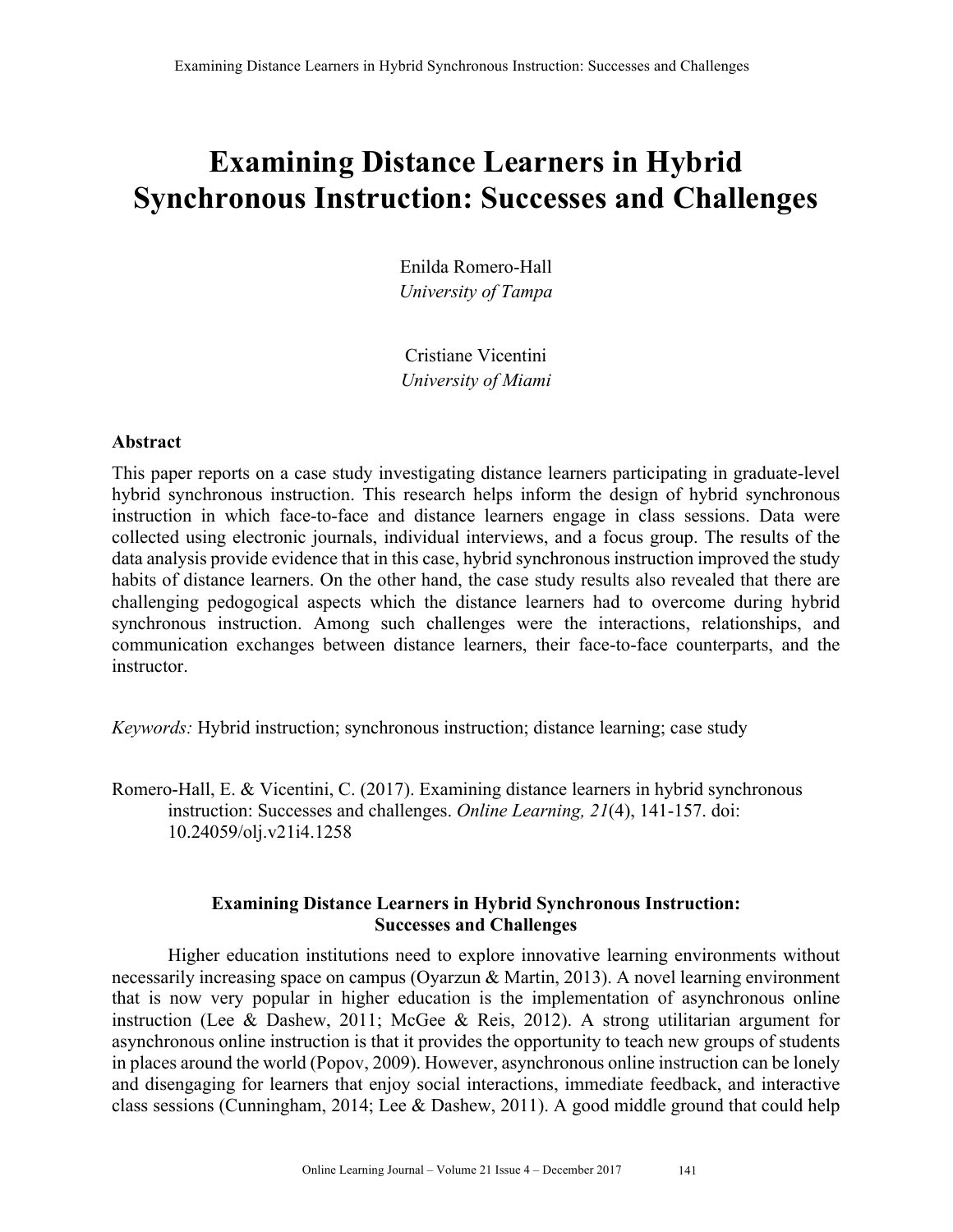increase the number of students enrolled in a traditional class but not require additional physical classroom space is the implementation of hybrid synchronous instruction (Bonakdarian, Whittaker, & Yang, 2010; Butz, Stupnisky, Peterson, & Majerus, 2014; Niemiec & Otte, 2009; Stewart, Harlow, & DeBacco, 2011). This type of instruction does not present the challenges of asynchronous online education, and can be of great benefit for many contemporary students seeking to advance their education but are bound by work, family, or geography.

Hybrid synchronous instruction is also referred to as blended synchronous learning (Hastie, Hung, Chen, & Kinshuk, 2010), synchronous online teaching (Park & Bonk, 2007), or synchronous hybrid delivery (Butz et al., 2014). This type of delivery is important because it is anticipated that universities will have inadequate physical facilities to meet the demands of an increasing student population. There has been a surge in the number of students graduating high school and enrolling in college; in 2022 that number is estimated to be 3.4 million (White, Ramirez, Smith, & Plonowski, 2010). In addition, college enrollment rose 23 percent between 1995 and 2005 (White et al., 2010). This trend is expected to continue over the next ten years, leaving universities with a lack of brick and mortar space to meet the needs of instruction. The aim of this paper is to understand the effectiveness and efficiency of hybrid synchronous instruction from the perspective of distance learners engaged in graduate-level coursework.

## **Review of Related Literature**

Universities need to prepare to deliver courses in alternative ways to ensure the continuity of instruction for adult learners and non-traditional students (Bower, Dalgarno, Kennedy, Lee, & Kenney, 2015; Butz et al., 2014; Stewart et al., 2011). Many non-traditional students, as well as working adults seeking to improve their professional opportunities, recognize the need for additional education to accomplish their goals (Bonakdarian et al., 2010; McGee & Reis, 2012). A number of these potential students often find themselves under time constraints to pursue this endeavor. Therefore, such students opt for online classes as they offer greater flexibility in terms of both scheduling and location (Butz et al., 2014). The traditional notion of the on-campus university experience is changing, with many students choosing to participate wholly or partially away from their institutions' campuses.

Sadly, most programs that are moved to an online asynchronous format predominantly suffer from a loss of social interactions, which results in students' feelings of isolation (Chakraborty & Victor, 2004; Oyarzun & Martin, 2013). The learners miss the benefits that come from the more traditional face-to-face environment, such as closer contact and engagement with the instructor and fellow students and the immediate feedback that can result from this setting (Bonakdarian et al., 2010; Chakraborty & Victor, 2004; Stewart et al., 2011). Additionally, in some cases, these asynchronous methods may not provide effective support for learning in cases where students need to engage in real-time conversations, share audio/visual content, or where a sense of presence and community are important elements of the learning episode (Bower, Kenney, Dalgarno, Lee, & Kennedy, 2013; Stewart et al., 2011).

In this context, hybrid synchronous instruction could potentially allow students to retain many of the benefits of online instruction while simultaneously gaining some of the advantages of face-to-face classes, resulting in effective, efficient, and engaging learning (Bell, Sawaya, & Cain, 2014; Bonakdarian et al., 2010; Bower et al., 2015; Stewart et al., 2011). Researchers believe that this approach holds much promise as an alternative that offers the "best of both worlds" for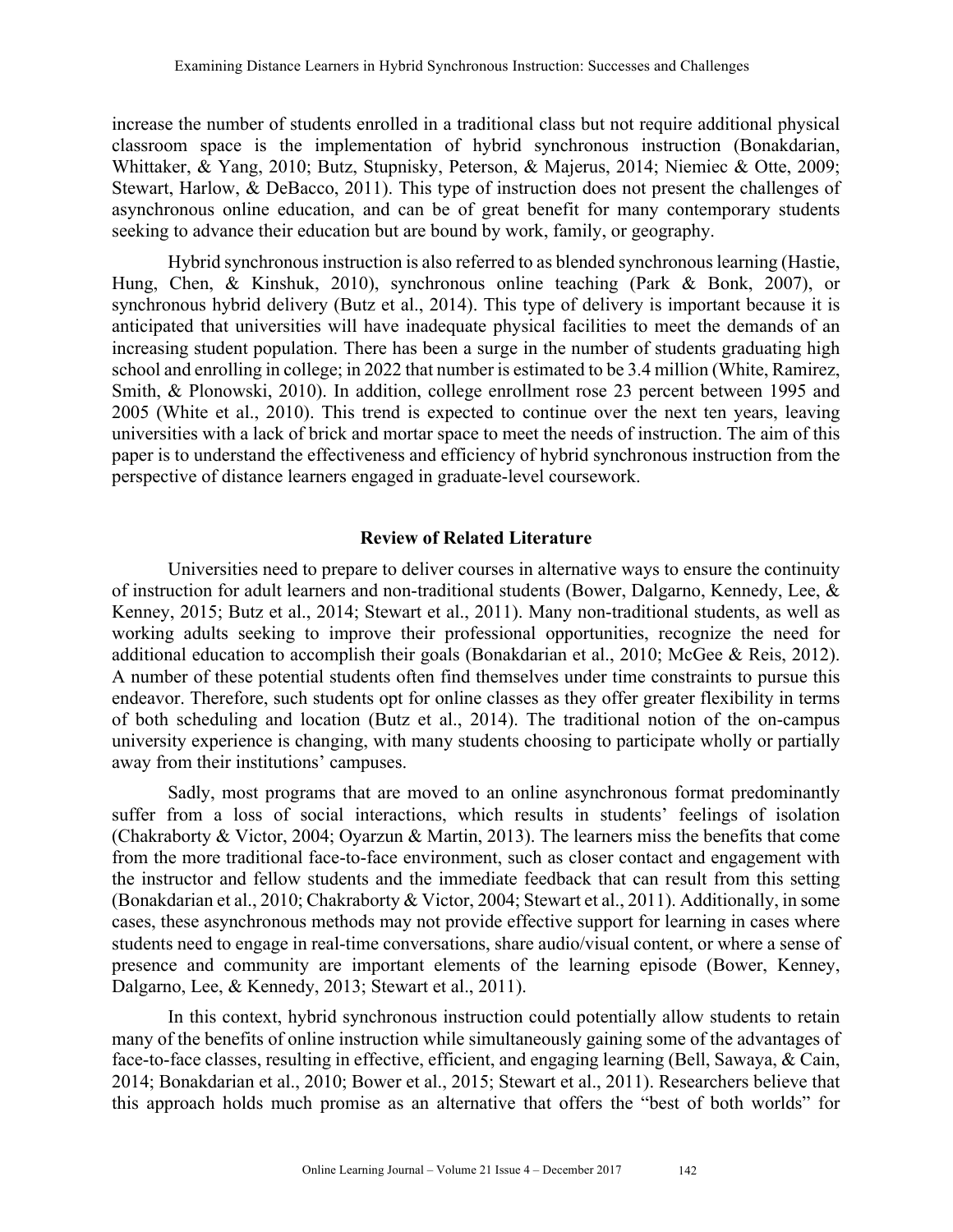students unable to attend traditional face-to-face classes but who are also reluctant to commit to the purely online classroom format (Bonakdarian et al., 2010). Learning design using media-rich real-time communication tools such as video conferencing and/or web conferencing have become increasingly popular (Bell et al., 2014; Bower et al., 2013). These technologies can be used to facilitate efficient discussion, content exchange, education international collaborations, and identity representation (Hastie et al., 2010; Popov, 2009).

#### **Prior Research**

Although there has been a significant number of implementation cases (Bell et al., 2014; Bower et al., 2013; Butz et al., 2014; Chakraborty & Victor, 2004; Oyarzun & Martin, 2013; Park & Bonk, 2007; Popov, 2009; Roseth, Akcaoglu, & Zellner, 2013; Stewart et al., 2011; Szeto, 2015), only a small number of studies have investigated the learning experience of the distance students enrolled in a hybrid synchronous course. White et al. (2010) examined the feasibility of delivering a course on-campus and in real-time, simultaneously transmitting it to students who were remotely accessing the same course. The results of the investigation showed that all students taking the course at a distance indicated that it was a good learning experience. Participants reported that the presentation slides were effective, the web conferencing tool was easy to use, the technical support received was sufficient, and the ability to review the videos after class was appreciated. The participants did report and comment on some technology problems experienced during the live sessions and how these may have prevented them from fully engaging in classroom discussion or activities due to the discontinuation of the live stream. Nevertheless, overall, participants indicated that it felt as if they were in the classroom when all the technology was working correctly.

Similarly, Bonakdarian et al. (2010) pilot-tested and evaluated the implementation of a hybrid synchronous course following the  $e^3$ -learning framework, which specified that e-learning should provide an effective, efficient, and engaging environment. The results of the implementation confirmed the assumption that indeed the hybrid synchronous course provided a more efficient and engaging learning environment for the students, when compared to a purely face-to-face or online course. The online students overwhelmingly appreciated the synchronous, instructor-led interactions, and live demonstrations. However, the students indicated that the video feed of the classroom and interactions with other students were ineffective (primarily due to the technology issues).

A study conducted by Cunningham (2014) asked distance learners and on-campus learners who had participated in a hybrid synchronous classroom to anonymously evaluate the experience of having physical and virtual participants sharing a physical space. Eleven students shared their experience. The results indicate that the distance learners did not feel welcomed by the on-campus learners. Additionally, on-campus learners felt some resentment of the time and effort taken to assist the distance learners when technical issues occurred. There was also some frustration caused by the lack of perception of social cues by the distance learners, due to the limitations in their mode of participation, as both groups of learners mentioned the challenges with sound quality. Overall, both groups of learners reported seeing the other group as separate from themselves.

Another study that focused on the learning experience of distance learners was conducted by Rogers, Graham, Rasmussen, Campbell, and Ure (2003). As part of a case study, Rogers et al. (2003) surveyed and conducted semi-structured interviews with seven distance learners participating in hybrid synchronous instruction. The results of the survey and the interviews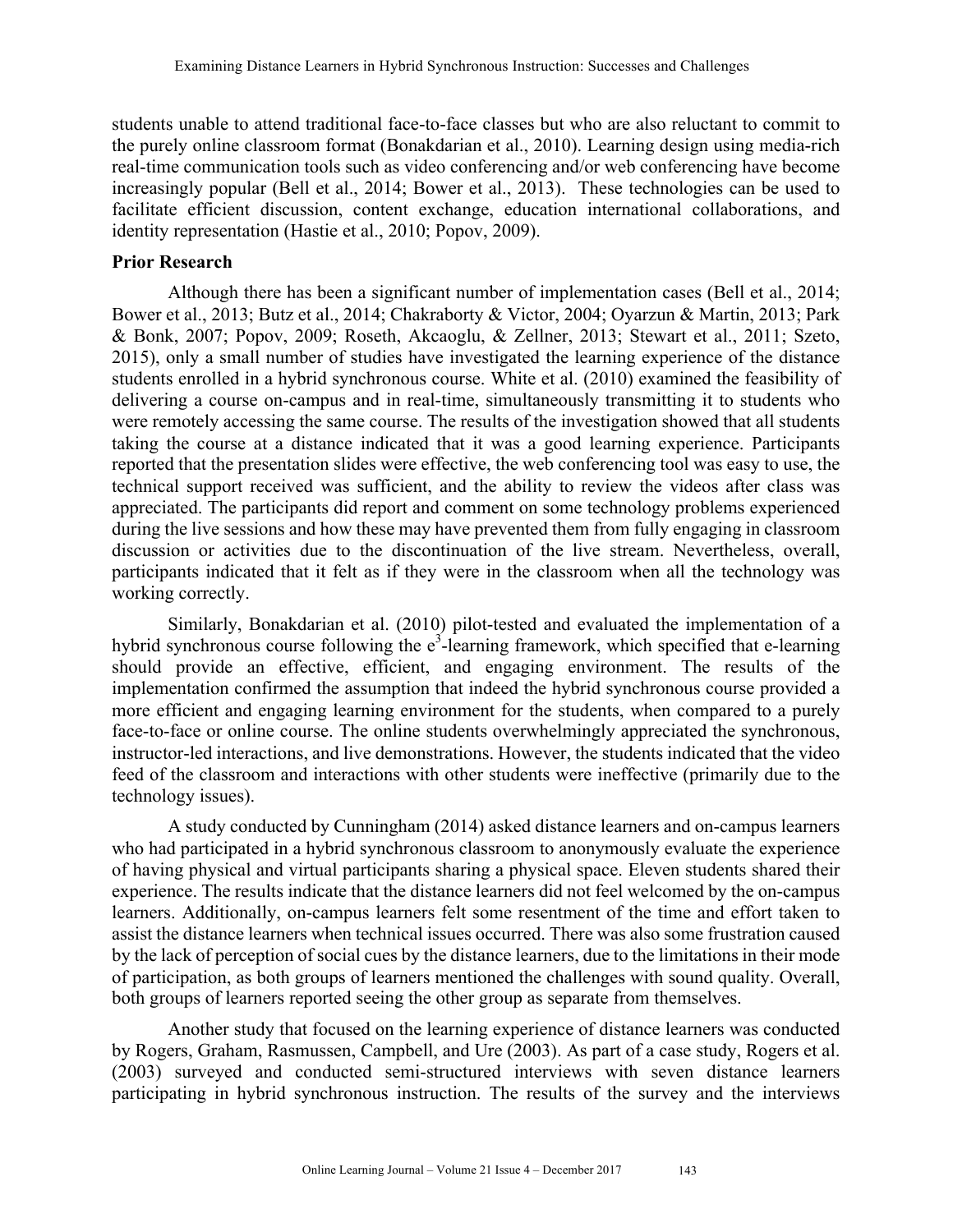revealed that the distance learners were very grateful for the ability to participate in class and receive a graduate degree, even though they could not physically travel to campus. One of the main issues mentioned was the social interaction with the on-campus learners and the instructors. Several distance learners mentioned that there were some negative aspects due to technology limitations, for example, the lag time or delay of voice messages to the physical classroom. The distance learners also mentioned positive aspects related to the social interaction during hybrid synchronous instruction. For example, they enjoyed the ability to see each other using video and to converse using the chat features of the video conferencing software.

Overall, due to its newness, research on hybrid synchronous instruction focusing on the distance learners' experience has not been fully explored. As a result, the efficacy and efficiency of hybrid synchronous instruction needs further investigation to satisfactorily demonstrate how this mode of instruction impacts distance learners, what pedagogical strategies are best suited for these learners, and what the best ways are to provide support for them.

## **Purpose Statement and Research Question**

This case study investigates and describes the learning experience of distance learners participating in graduate-level education classes through hybrid synchronous instruction. The purpose of this research is to understand the effectiveness and efficiency of hybrid synchronous instruction from the perspective of the distance learners. This research helps inform the instructional design of hybrid synchronous instruction in which face-to-face and distance learners engage during synchronous class sessions. This investigation was designed to render valuable data for instructors and institutions that are currently engaged or are considering engaging in hybrid synchronous instruction. The research question addressed in this investigation was the following: What are the challenges and successes of distance learners engaged in hybrid synchronous instruction?

## **Operationalized Variables**

Face-to-Face Learners: Students in the traditional educational environment in which classes take place at a specific time and place in the university campus.

Distance Learners: Students located in other cities and/or states within the country, taking classes at a distance in the hybrid mode of instruction, where they join class meetings using video conferencing technology.

## **Methods**

## **Research Paradigm**

The approach used for this qualitative investigation was a case study; in other words, a strategy of inquiry in which the researcher goes in-depth to explore a program, event, activity, process, or one or more individuals—elements of a bounded system (J. W. Creswell, 2009). Case studies are distinguished from other qualitative traditions because cases are researched in depth and the data are delineated by time period, activity, and place (Patton, 2015; Plummer, 2001). In case study investigations, researchers collect detailed information using a variety of data collection procedures over a sustained period of time (J. W. Creswell, 2009). Plummer (2001) described case studies as establishing "collective memories and imagined communities; and they tell of the concerns of their time and place."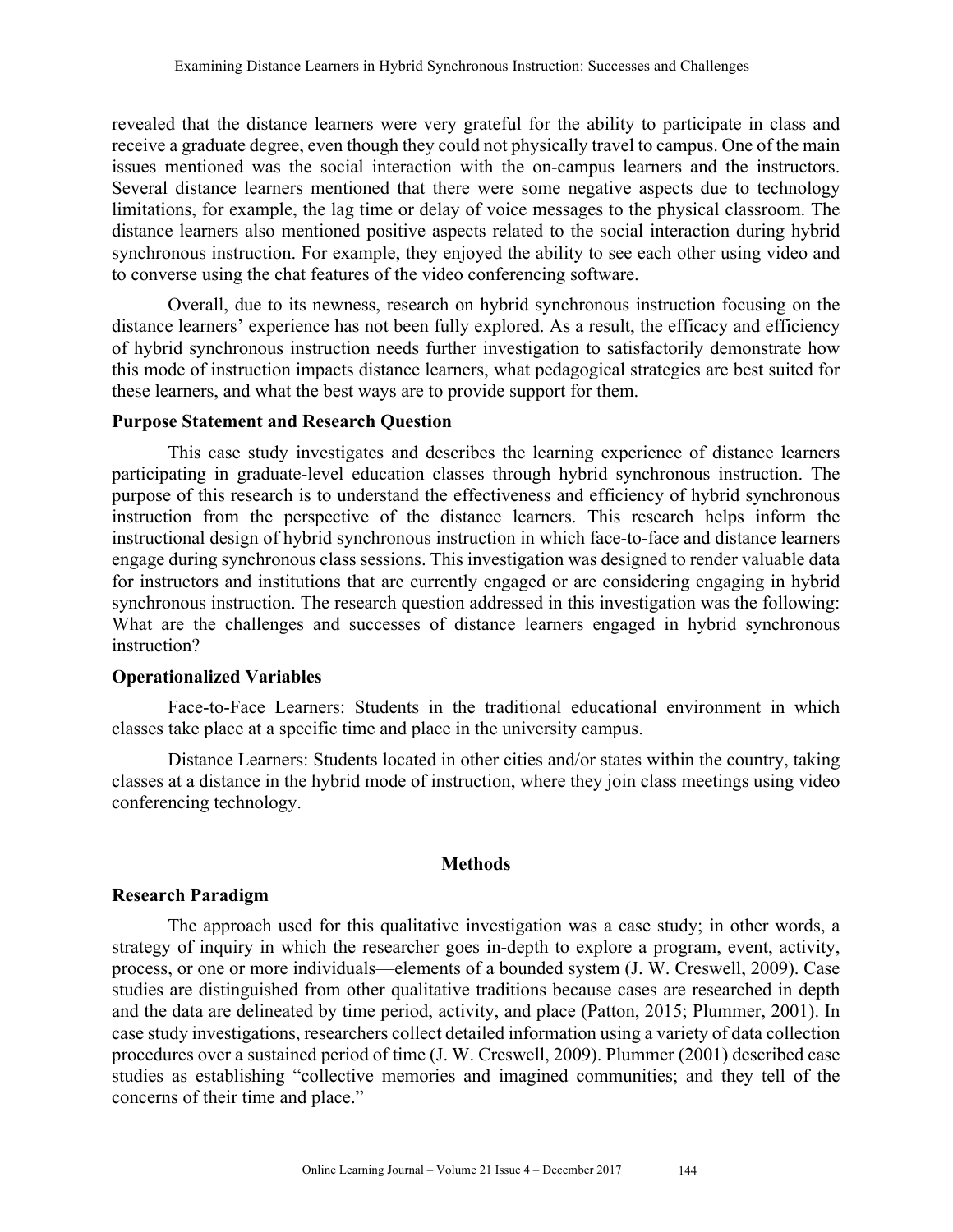Case studies have long been used in the social sciences as a way to carefully document life stories and events (Patton, 2015; Yin, 2014). Case studies have emerged from the tradition of biographical writing within the fields of psychology, sociology, anthropology, political science, and history. They are particularly useful in counseling and education since practitioners are interested both in unique dimensions of a case (often a client or student), as well as their more generalized application to other individuals.

In this investigation, the case refers to the narratives of three individuals engaged in hybrid synchronous instruction while completing graduate level coursework. The case study method was used because it helped explain in an extensive and in-depth manner the challenges and successes of these distance learners engaged in a specific instructional model at a particular institution. Yin (2014) indicated that the distinctive need for case study research arises out of the desire to understand complex social phenomena. Therefore, a case study allows investigators to focus on a "case" and retain a holistic and real-world perspective.

## **The Setting**

The participants of this investigation were enrolled in a master's degree program in a midsized private university. The university is located in the southeastern United States. Students enrolled in this program are of varied ages, backgrounds, and technical abilities. The program is primarily offered face-to-face but three students in the program were allowed to complete the remainder of the program as "distance learners" (see the "Participants" section). At the time of the implementation of these hybrid synchronous courses, no other programs had attempted to use technology to deliver synchronous online instruction.

The faculty evaluated various videoconferencing technologies and the best solution for the program was the adoption of Google Hangouts, along with the use of the Blackboard LMS, which offered asynchronous affordances for virtual classroom participation. Students were already familiar with the Google tools, since most students in the program have a Google+ account. The Google Hangouts video conferencing tool contained features such as real-time live application sharing, which captured the audio of the classroom dialogue and the instructor's lecture, as well as interactive capabilities for the distance learners, which provided them with access to students' comments and questions posed during class. Some of the interactive features included synchronous chat, the ability to ask questions in real-time via live audio, and the "step out" function, allowing the participant to leave the online classroom.

The program courses were all offered in the evening and were three hours in duration. On average, each course in the program had fifteen students enrolled per semester. Most courses were taught in a blended format, in which the class met every other week. The classrooms used for each of the courses attended by distance learners varied. Regrettably, the program did not have a designated classroom outfitted with web conferencing technology. However, all classrooms used by the faculty had a computer station with a computer that could be projected on to a screen.

Students in the courses offered in the program were not required to bring their laptops to the class meetings. Nonetheless, if they chose to bring their laptops to the classroom, they had access to wireless Internet and electric outlets to charge their laptops. During class meetings, students primarily attended face-to-face. In some rare instance, due to illness, work, or transportation issues, students attended the class meetings using video conferencing. Students have expressed positive feelings about their ability to choose.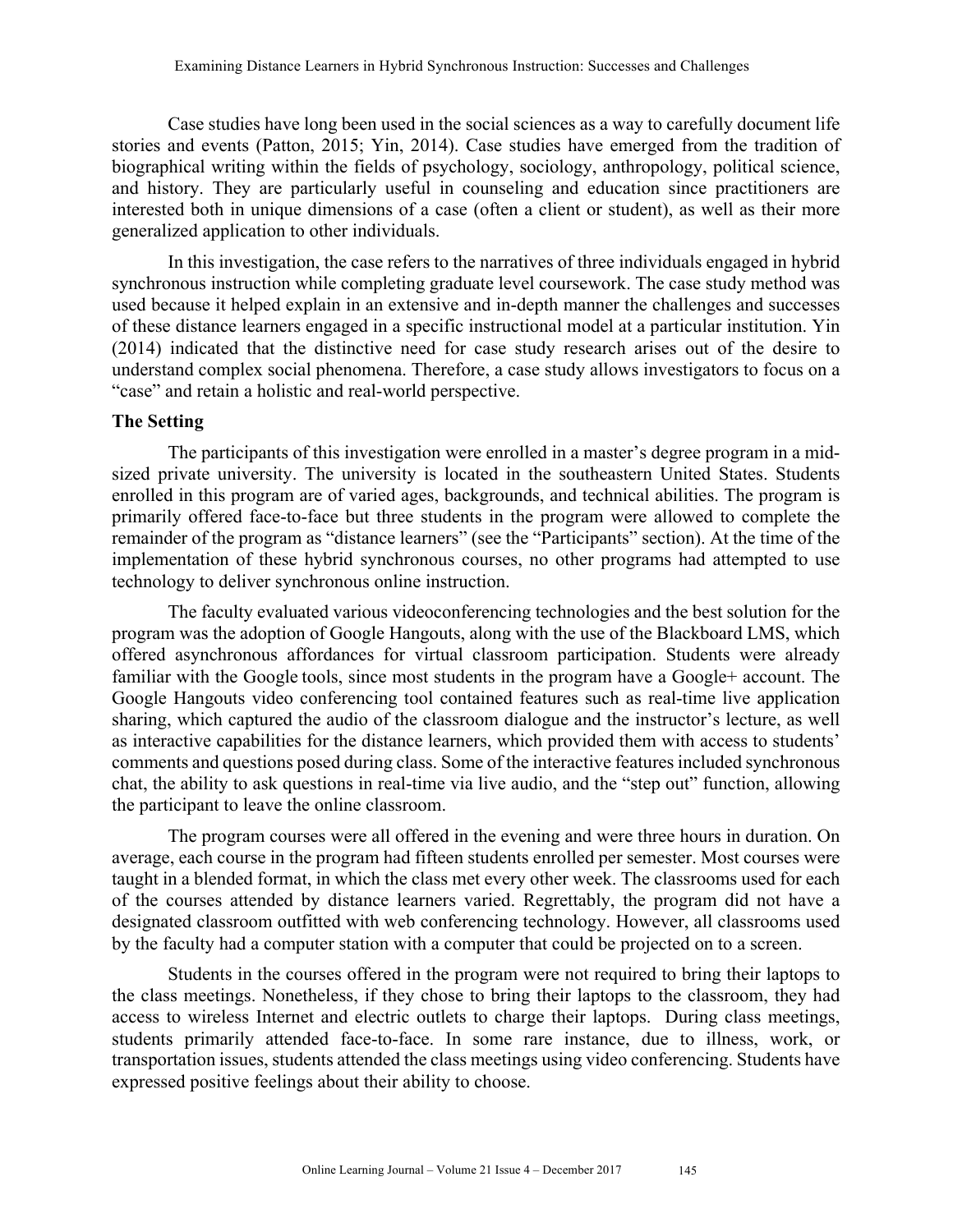Since courses were developed for a face-to-face class, the professors were able to implement the same instructional strategies which would have been used if the classes were taught completely face-to-face. Because all instructors in the program were already comfortable with distance education tools and had experience teaching both face-to-face and distance education courses, the challenge to learn how to manage the new technologies did not pose a threat to instruction. In fact, the experience with distance education pedagogical tools assisted the professors in understanding how a hybrid synchronous course should be taught in this context. For the most part, the students at a distance were able to see the lecture slides that were used in the classroom. In some instances, the instructor would share the video image of the real-time class periods.

## **Participants**

The participants in this case study investigation were three graduate students. These graduate students were specifically selected because they had started the master's program in a face-to-face format, but due to different circumstances, had to relocate to cities within the country (away from their academic institution). The participants, all of whom have received pseudonyms for anonymity, were all 18 years of age or older. Two of the students attended the program parttime, with a maximum of two courses per semester. One of the students was a full-time student, with a course load of three or four courses per semester.

Participants were enrolled in different courses in the graduate program. Before the students were allowed to participate at a distance, each instructor would contact the students and inform them how their participation in the course would occur throughout the semester. These included student requirements for training, computer hardware and software, attendance requirement, and specifications of how the in-class interactions/activities would be handled. It was important for the instructors to ensure that learning environments both face-to-face and online would remain equitable and as similar as possible.

**Ryan: The Corporate Dad.** One of the participants was an employee in a large corporation as well as a dedicated father to a young infant. Ryan started the program attending face-to-face classes on campus, but after a year in the program, he was offered a job in a different city (within the state) and accepted the offer to provide a better living standard to his family. Ryan attended the program at a distance for the remaining four semesters.

**Katie: The Student and Mom.** Another participant in this case study investigation was a full-time student in the program that had to relocate out of state because her husband was transferred due to his job. After attending the program at a distance for two semesters, Katie became a mom. She attended the program at a distance for the remaining four semesters.

**Robin: The Full-Time Distance Student.** The last participant in the case study was a fulltime student while attending the program on campus. After attending the program face-to-face for two semesters, Robin got engaged and relocated to her hometown. She attended the program at a distance for the remaining two semesters.

All of the partipants received an email invitation to take part in this research study from the principal investigator. The email provided the purpose of the research project, the risks and benefits of their participation, the IRB approval letter, and a PDF copy of the consent form. The participants were asked to reply "Yes, I agree to participate in this investigation" or "No, I am not interested in participating in this investigation."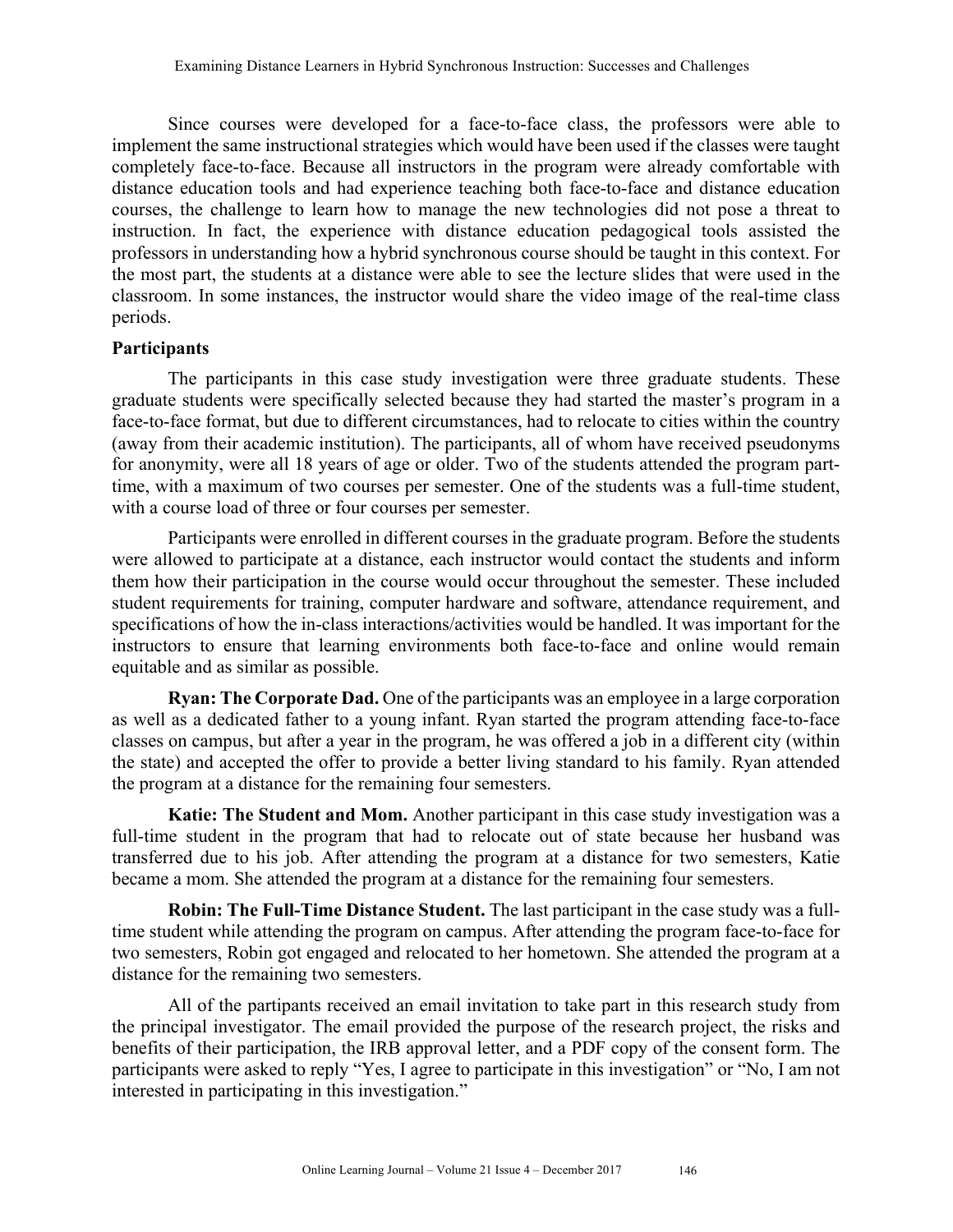## **Data Sources**

Data were collected during the last academic year in which the three graduate students were enrolled in the program. The researchers used various forms of data collection at different stages, including a one-hour individual interview via video conference with each of the distance learners at the end of the fall semester, a one-hour focus group session when all distance learners joined a video conference at the end of the spring semester, and voluntary electronic journal entries via Google Forms that could be completed throughout the academic year. The same protocol was used for both the individual interviews and the focus group (see Appendix A).

| Electronic Journal                                            |  |
|---------------------------------------------------------------|--|
| Date                                                          |  |
| MM DD YYYY                                                    |  |
| $/$ / 2017                                                    |  |
|                                                               |  |
| Name (First and Last Name)<br>Choose                          |  |
|                                                               |  |
| Course                                                        |  |
| $\bigcirc$ EME602                                             |  |
| $O$ EME603                                                    |  |
| $\bigcirc$ EME606                                             |  |
| <b>EME611</b><br>$\left( \right)$                             |  |
| $O$ EME620                                                    |  |
| $O$ EME650                                                    |  |
| $O$ EME660                                                    |  |
| $O$ EME690                                                    |  |
|                                                               |  |
| Your answer                                                   |  |
| <b>SUBMIT</b><br>Never submit passwords through Google Forms. |  |

*Figure 1.* Electronic journal form.

The link to the electronic journal was sent to the participants via email. In the electronic journal, participants shared the date of the entry, their name, and their statements on feelings or experiences (see Fig. 1). Eleven journal entries were completed by the participants. These electronic journal entries were completed at will, whenever participants wanted to comment on their learning experiences throughout the academic year.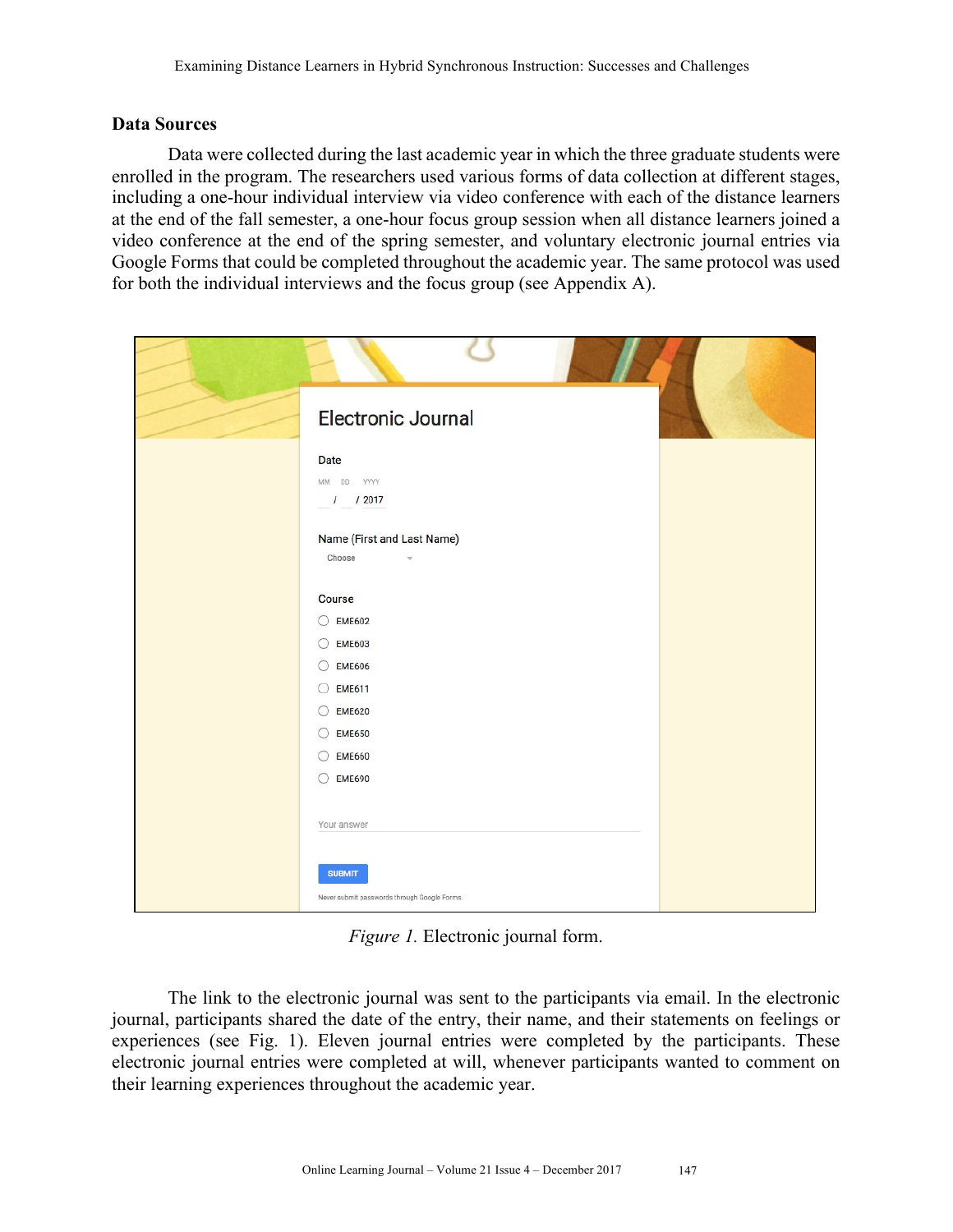A total of 7,270 words were analyzed. As recommended by J. W. Creswell (2009), an interim analysis was conducted, with an ongoing and iterative process until the case was fully explored. Each electronic journal entry, as well as transcripts from the individual interviews and the focus group were copied verbatim into an MS Word document. The next step was the reduction of the data (J. W. Creswell, 2009; Plummer, 2001). For this procedure, all journal entries, interviews, and focus group transcripts were coded. During the coding process, keywords and phrases were pulled from the data to develop initial codes (Yin, 2014). The researchers used Yin (2014) case study analysis recommendation in which code lists from both of the researchers were then compared against each other for possible similarities or discrepancies. Keywords and phrases were grouped into eighteen coding categories.

Following the reduction of the data, the horizontalization process (J. W. Creswell, 2009; Patton, 2015) occurred, with the purpose of spreading out the data and organizing it into meaningful clusters, in which irrelevant, repetitive, or overlapping data were eliminated. Ten main themes were identified from the horizontalization process. A spreadsheet was created to enter textual and structural descriptions for each of the main themes. To ensure the validity of this qualitative investigation and as advocated by J. Creswell (2009) and Patton (2015), data and investigator triangulations were part of the research process, since multiple data sources and investigators were used in the collection, analysis, and interpretation of the data.

## **Results**

Ten themes emerged from the data collected. They will be described in turn.

## **Connecting with Other Distance Learners**

One of the main themes that emerged in the data was related to the connections among other distance learners in the program. Participants expressed that they enjoyed the experience of being distance learners more when there were other classmates that were also at a distance. Having several distance learners in the same class allowed them to work in projects together and to connect with classmates that understood the challenges of being online. The participants found that if they worked together with other distance learners taking the same class, they were more active in the discussion of the class topics.

Having other distance learners in the same class also increased the social connection with other classmates, in addition to the intellectual interchange. As one participant (Ryan) mentioned, "There weren't any kind of social hurdles you had to cross over because you weren't in the room with them." Another participant (Katie) explained, "Having others at a distance with me, helped and created a sense of community. I had close connections with those because we bonded over the distance"

## **Study Habits**

Participants mentioned that being distance learners encouraged them to improve their study habits. They mentioned spending more time reading the course materials and ensuring they comprehended the content before and after class. In some instances, this was primarily due to the fact that the audio from the class was not clear and thus prevented them from hearing the class discussion. In other instances, the participants felt that being proactive and reading the materials before class was important because it would allow them to ask questions during class time instead of having to email the instructors with a question. Overall, the participants felt that they were more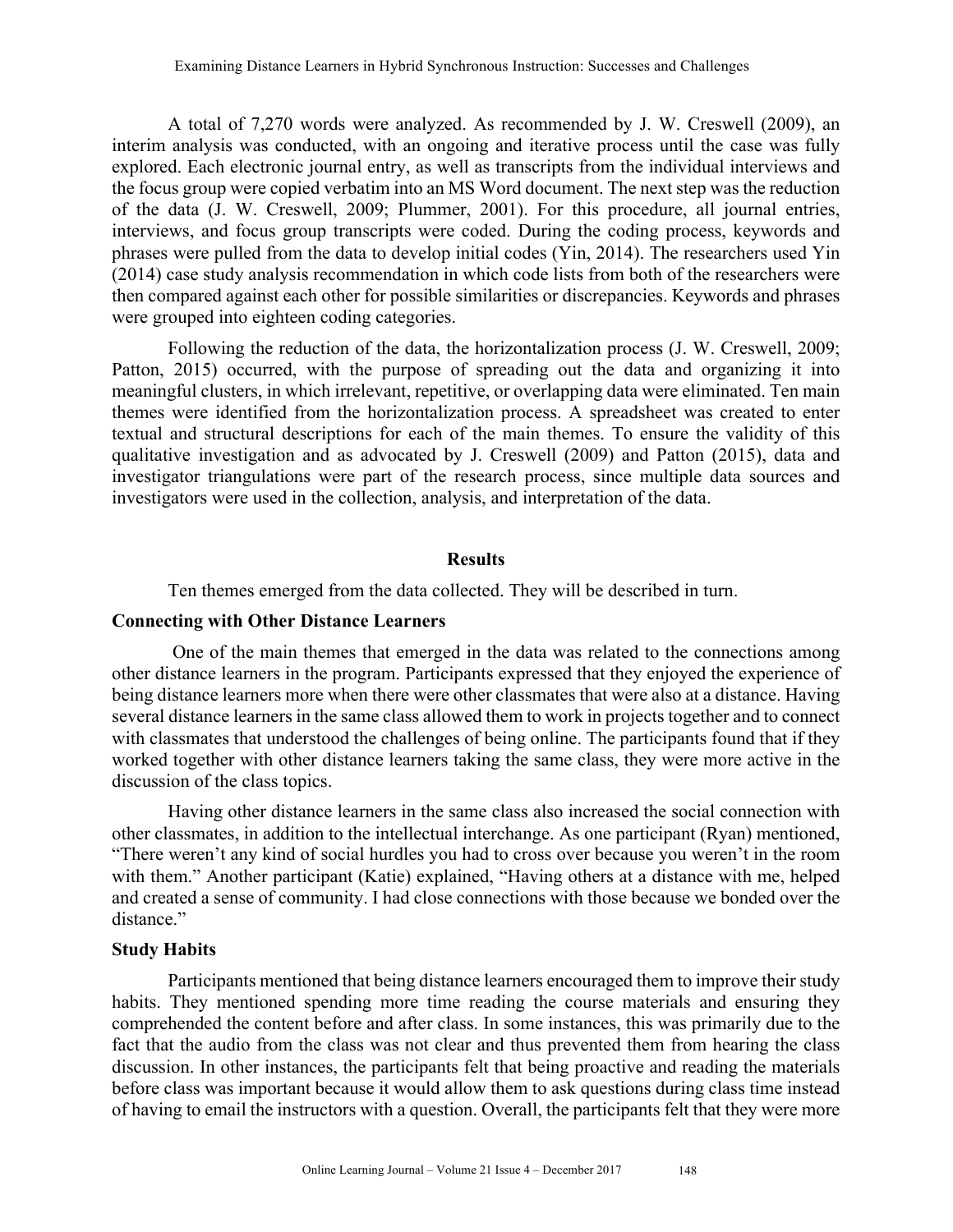accountable for their own learning and that they had to prove themselves to the instructors. For example, one participant (Ryan) explained, "I felt that every instructor had to see how good of a student I was and how well I could perform; so, I felt extra pressure to be in the top 10% of the class."

Several participants mentioned practicing better organization and time management skills to improve their study habits as well as being proactive to seek additional help (from classmates or instructor) when needed. One participant mentioned that being a distance learner encouraged her to improve her navigation skills in the learning management system so that she could access the asynchronous material available.

## **Relationships and Communication with Classmates**

The next theme that emerged during the data analysis was a central component of the distance learners' experience in the hybrid synchronous classroom: the relationships and communication between distance learners and their face-to-face classmates. One participant (Ryan) mentioned that he has managed to maintain the relationships that had started in the classroom when he was a face-to-face learner. Ryan explained:

It was nice to have this connection because no one else in my personal network is in the instructional design field. Therefore, it is difficult for me to engage in discourse related to instructional design outside my peers in the classroom.

Another participant (Robin) mentioned that she had a strong intellectual and social connection with a face-to-face classmate and that had helped her tremendously as she transitioned to distance learning: "We [her close face-to-face classmate and her] talk every single semester and I am still good friends with her outside the classroom. I rely significantly on her because she is in all of my classes."

A point made by participants was that aside from those relationships created before they became distance learners, there was not much communication with their face-to-face classmates, unless they were working collaboratively on a team project. According to Katie, "It is almost like there is no discussion between the online people (the distance learners) and the students in the classroom." Ryan, on the other hand, commented, "The team for my project wanted to communicate synchronously, but they wanted to do it via video web. It actually ended being a benefit to us, we (the team) all ended up working remotely and being distance learners." Robin acknowledged that she communicated with her face-to-face classmates primarily during the inclass group assignments: "We had lots of group projects in class and group discussions, so for every single class I was with a different group via the iPad or in someone's computer screen via Google Hangouts.

# **Hybrid Synchronous Instruction Technology**

Another central element that had an impact in the learning experience of the participants was the hybrid synchronous instruction classroom technology (hardware and software), in particular the Internet connection. According to Robin, "There were times I'd get kicked off the Internet connection and then I would miss class. I would have to contact someone in the class (a face-to-face learner) to inform them I was not online and was missing class." Katie mentioned a similar issue with the Internet connection:

Our university does not have the most up-to-date technology; therefore, there would be no Internet signal and I could not do any audio sharing. In some instances, I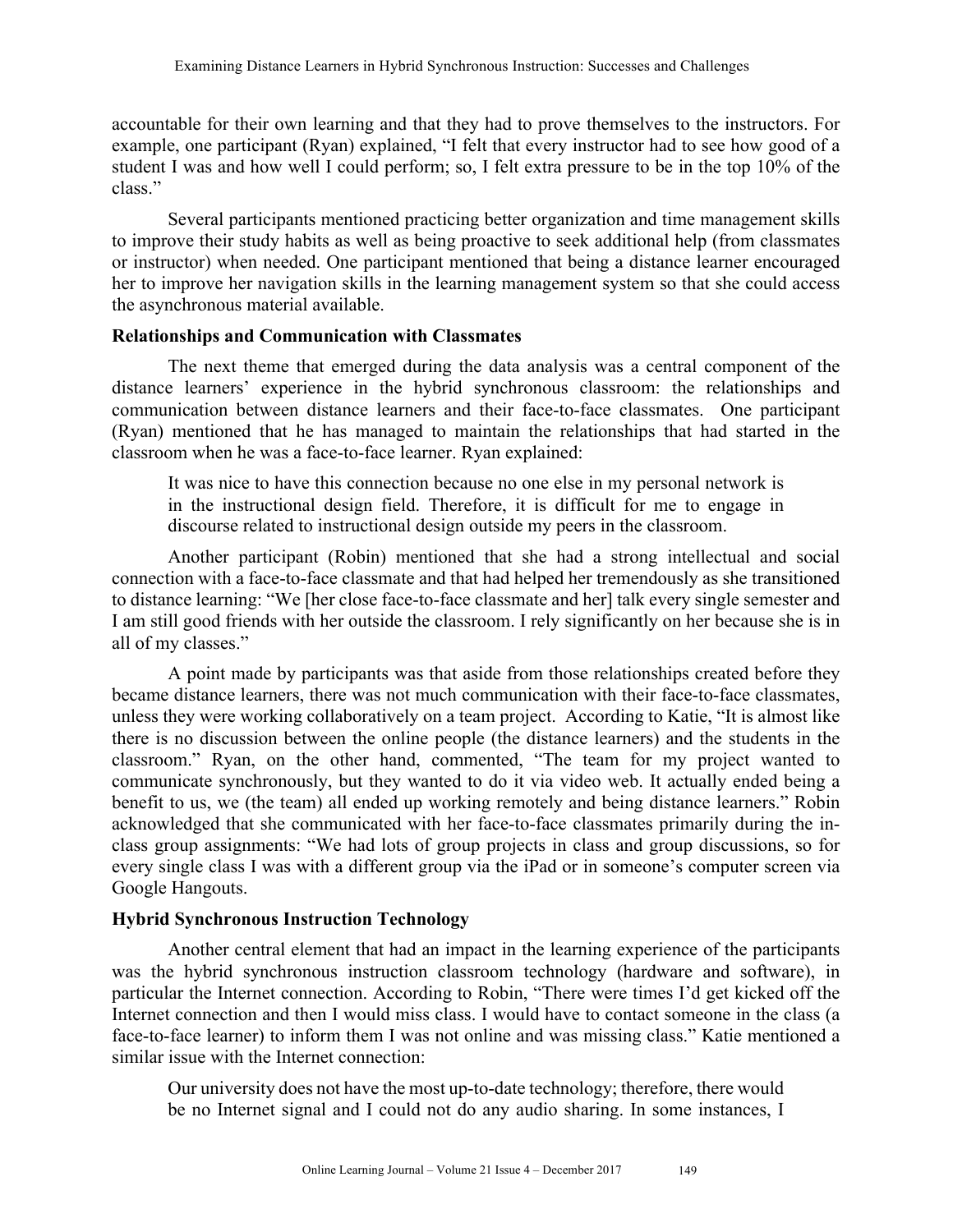would have to call the classroom phone and the instructor would put me on speakerphone.

Another technology concern for the distance learners in the hybrid synchronous classroom was the quality of the audio to and from the face-to-face classroom. Ryan mentioned in his interview that is was difficult to understand the classroom discussion. He specified that "[Y]ou could always hear the professor very well but when it comes to the students responding, you'd usually hear this muffle in the background." Similarly, Robin stated that it was difficult to listen to the classroom discussion during the Google Hangouts sessions. Robin added that she would "call the instructor's phone and be on speakerphone to get a better classroom audio." Katie said the following about her experience with technology in the hybrid synchronous classroom: "I could mainly hear the instructor. The video and audio would freeze constantly. I would always have to re-learn what was lectured in the classroom after class and on my own."

Another issue indicated by the participants as part of their hybrid synchronous learning experience was the lack of technology that could help them see the notes and markings made by the instructor on the classroom whiteboards. Katie stated, "I cannot see the drawings the professors make in the board to demonstrate different points."

## **Inequality in the Classroom**

Feelings of inequality were very common throughout the learning experience of these distance learners taking classes in the hybrid synchronous classroom. In some occasions, when working in group projects, the distance learners felt they were not treated equally by their group members, and that their opinion was not valued as much. For example, during the focus group, Ryan and Katie explained that there were occasions when their face-to-face group members would assign them the work to do for a project without asking for their preferences.

Another element of the learning experience that made the distance learners feel unequal compared to their face-to-face classmates was the layout of the software that was used for video sharing. During the class time, the instructors would primarily share their presentation slides with the class and the distance learners; therefore, the students in the two different formats (distance and face-to-face) could not see each other. This, in turn, made the distance learners feel as if they were "out of sight, out of mind."

Robin felt that her sense of inequality was primarily due to the fact that she was missing many of the social cues from her classmates, which are important during classroom discussion. She felt self-conscious when participating in class discussion. In her opinion, "When I participate through the classroom speakers, I feel that my voice just projects and everybody just stops or thinks it is funny. I want to be considered an equal participant in class."

As previously discussed, the distance learners also felt that they missed the ability to network and create relationships with their face-to-face classmates, which created a sense of inequality in the classroom. According to Katie, "It seems like everyone has a relationship with one another because they talk before, during, or after class. I miss the sense of being a part of the class or making friendships/connections."

## **Relationship and Communication with Instructors**

An additional component of the experience of the distance learners in the hybrid synchronous classroom, and a theme from the data collected, was their relationship and communication with their instructor. Although initially the students felt like they were a burden to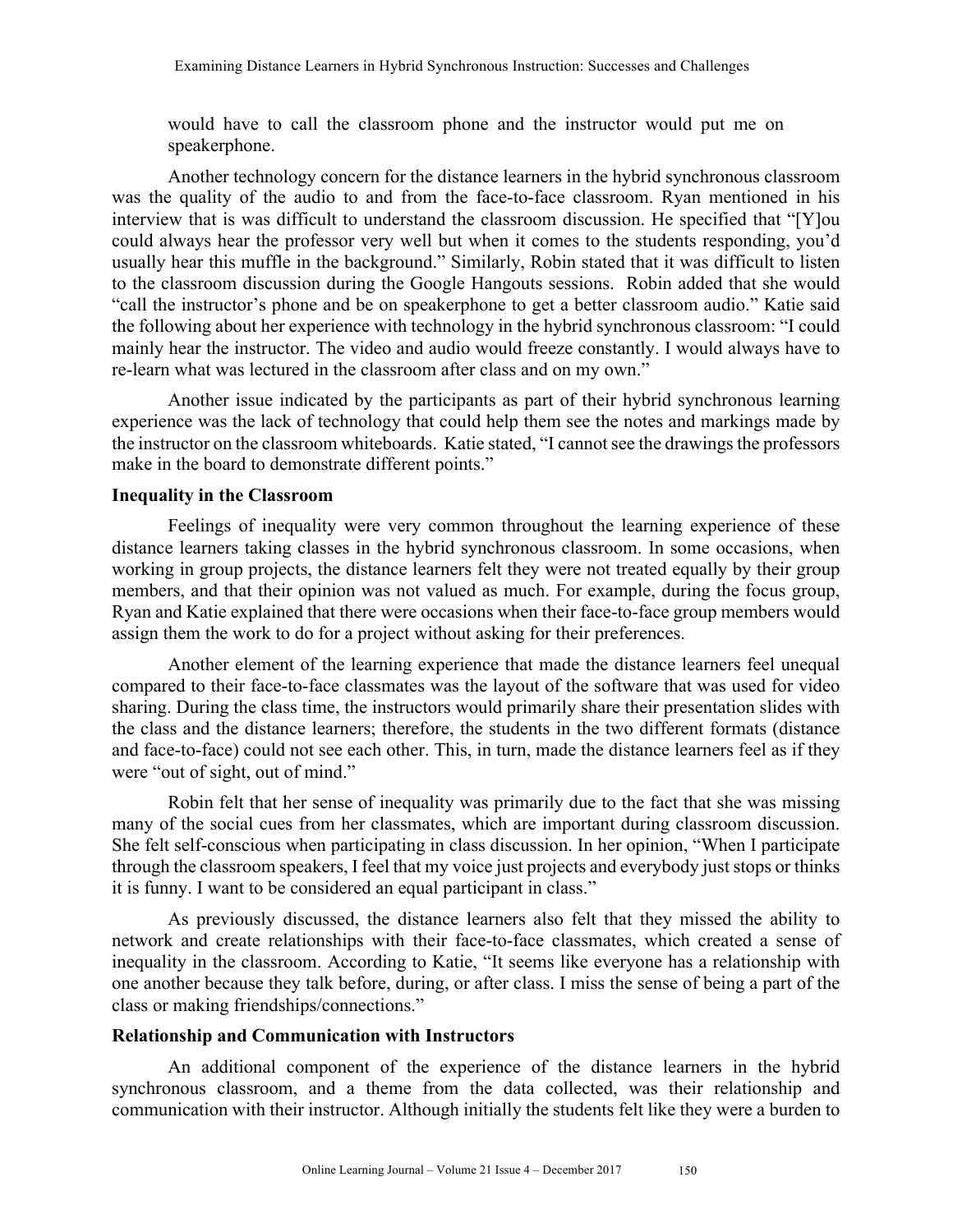the instructor(s), the distance learners realized that their instructors were glad to help them with questions, concerns, or any additional information. Additionally, the distance learners stated that they were also more proactive about emailing the instructors, if needed, and the instructors (for the most part) would communicate with the distance learners in a timely manner. Robin mentioned that she preferred scheduling individual meetings with the instructor(s) via phone or Google Hangouts because she felt email could, at times, lead to misinterpretation.

In some instances, the distance learners resented the fact that technology issues would frequently cause them to miss important information that the instructor would pass on to students before, during, or at the end of a class session.

#### **Participating in Class**

One of the main themes that emerged in the data analysis was related to class participation. According to the distance learners, there were two important issues with class participation in the hybrid synchronous classroom. The first was the difficulty obtaining non-verbal cues from both the face-to-face learners and the distance learners. Such non-verbal cues help provide information on when to participate in class discussion. Since the distance learners did not have a video feed of the classroom and could not see their classmates, it was difficult for them to know when to participate in the discussion. Robin explained that she felt awkward interrupting her classmates when she tried to join the class discussion (and was unable to see the non-verbal cues). Ryan mentioned that not knowing when to cue in was one of the biggest challenges for him, because he was not visually aware of what was happening in the classroom. On the other hand, Ryan also stated that the lack of non-verbal cues (from his classmates) allowed him to give more truthful responses. According to Ryan: "You can be a lot more honest when you are at a distance."

The second issue mentioned significantly by the distance learners when it came to participating in the hybrid synchronous classroom was the difficulty hearing the audio. As mentioned in a previous theme (hybrid synchronous instruction technology), it was challenging for the distance learners to hear the class discussion and as Ryan explained: "It made it difficult to know what to contribute, when to contribute, and who was listening." It was also challenging for the distance learners to participate in the class discussion because the audio connection would drop during the transmission. Consequently, as the distance learners would share a comment with the class, the transmission would stop and the comment would be incomplete. This was extremely frustrating for the distance learners.

#### **Class Materials and Educational Tools**

Another theme that surfaced during the data analysis was the accessibility of class materials and the increased use of educational technology tools by the distance learners to enhance their learning experience. All three participants mentioned that the class materials were easily accessible to them because instructors would make materials available online either using the learning management system provided by the university or some other online platform (such as a Google+ Community). Ryan, Robin, and Katie also mentioned that due to their distance learning experience, they started to use more educational technology tools for content creation and storage (e.g. Dropbox and Google Drive), and screen sharing software and video conferencing tools (such as Google Hangouts, Skype, Adobe Connect). These educational technology tools helped them work in team projects synchronously/asynchronously, organize files and documents, create/share content with others, and communicate with face-to-face classmates while being at a distance.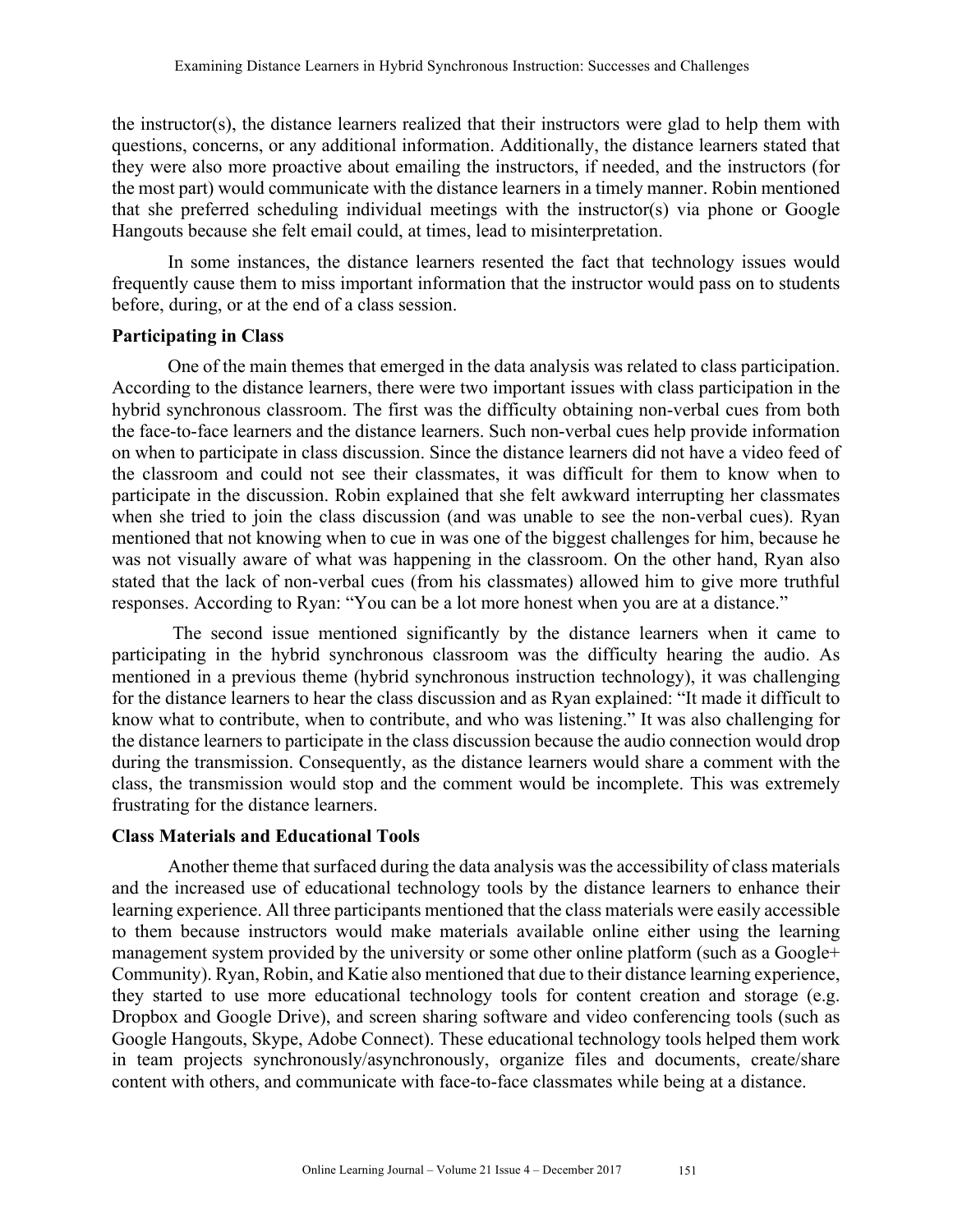## **Suggestions**

A significant portion of the data collected from the interviews, the focus group, and the electronic journal entries included suggestions that the participants provided for the improvement of the hybrid synchronous classroom at this specific institution. One of the main suggestions was related to the implementation of hardware that can help with the audio issues, such as the use of USB microphones in the classroom. Other suggestions involved using hardware and software to offer an equal environment for all students in the hybrid synchronous classroom. For example, Ryan recommended that the hybrid synchronous classroom should have computers (desktops or laptops) with access to a virtual classroom environment like Adobe Connect, where face-to-face and distance learners would be able to communicate during the class session.

Other suggestions were related to the wireless Internet connection. Robin explained that it is important for the institution to ensure a good wireless connection for the distance learners. One last suggestion to improve the hybrid synchronous classroom was the implementation of a SmartBoard that would allow the distance learners to see the drawings, markings, and/or notes made by the instructor in the whiteboard.

## **Effectiveness of Program**

The most important element from the learning experience for the distance learners was the effectiveness of the program (using the hybrid synchronous instruction format) and their level of confidence on the knowledge acquired. All participants stated that they believed that the program had prepared them for their career as instructional designers. Robin announced that she was already working as an instructional designer, having received a job offer at the beginning of her last semester in the program. Robin shared, "I currently work as an instructional designer, so I have benefitted from the program already." With regards to the program, Ryan commented, "It was nice to finally learn about learning, and not to learn about learning from a teaching perspective, but more from a design perspective." Lastly, Katie mentioned that the program had provided her with "direction for a tangible career as an instructional designer."

Additionally, two of the participants expressed that they feel confident about the instructional design knowledge acquired during their studies in the program. Ryan mentioned that progressing through the program part-time really helped him gain a good understanding of all the principles and the different theories and their application. Katie expressed that progressing through the program as a distance learner was where she found her strength. She added that she used her distance learning experience in the hybrid synchronous classroom and turned it into an advantage for her and her studies: "I feel like I have a better grasp on the relationship between technology and learning."

#### **Discussion**

The themes which emerged from the data collected during the case study demonstrate that during hybrid synchronous instruction, from the distance learners' perspective, the following elements were a significant part of the overall learning experience:

A. Need for Stronger Connection with Classmates: The three distance learners expressed enjoyment when working together with other classmates, particularly with others at a distance. Instances in which participants had the chance to work with other learners in the same situation made them feel more integrated to that community of practice. Additionally, the strongest bond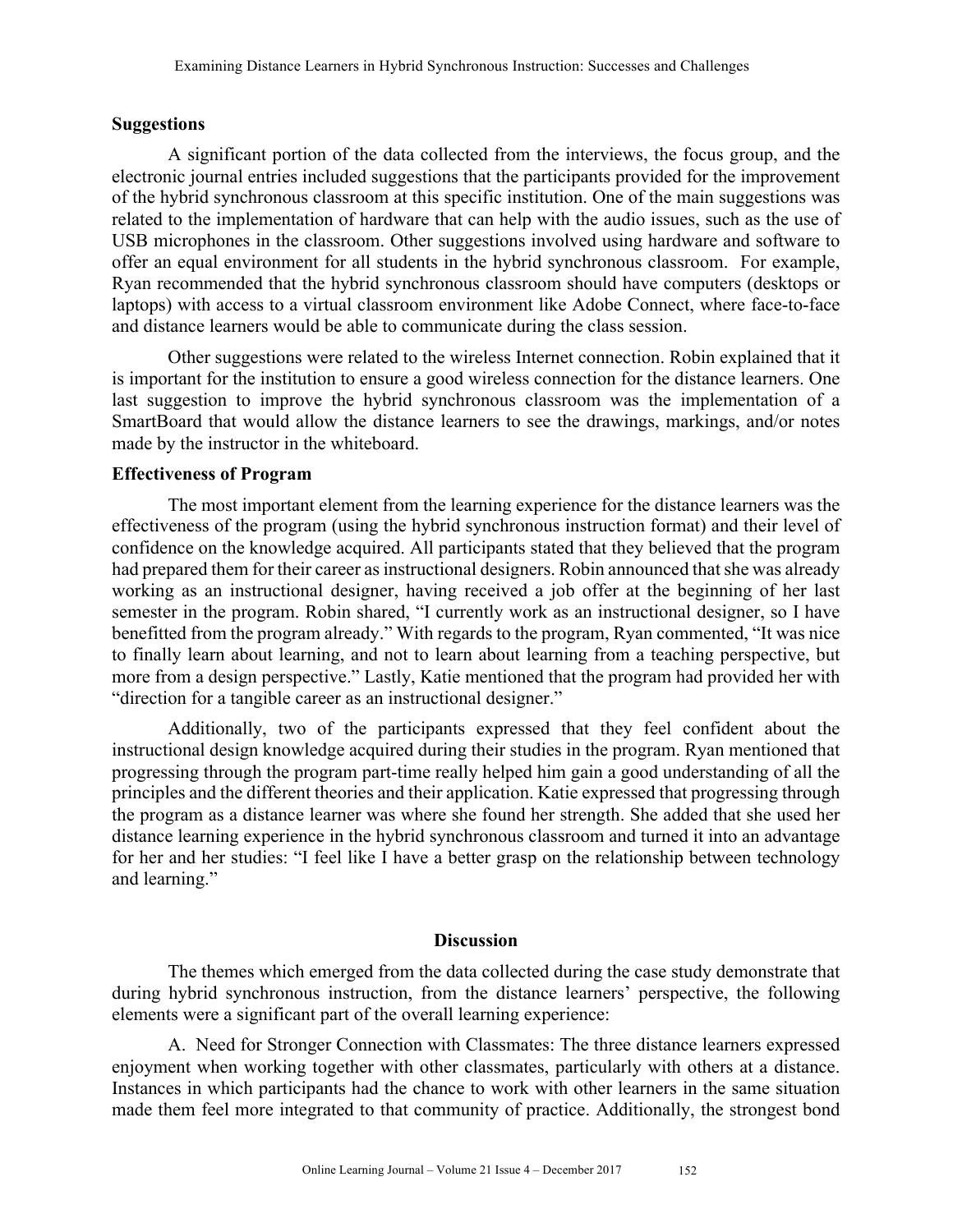between the distance learners and face-to-face learners occurred in situations when they had met face-to-face, which allowed them to maintain that connection throughout the remainder of the program. New connections were not established between distance and face-to-face learners, which aided in the feeling of inequality in classroom activities.

B. Improvement in Study Habits: The technical issues that often prevented the distance learners from hearing the instructor or participating in all class discussions contributed to a higher accountability of the three participants, some of whom felt the need to prove themselves to the instructors. Such attitude and desire to increase their understanding on the subject transformed their study habits from passive to more proactive, which improved their time management and organizational skills. Learning at a distance allowed for the use of educational technology tools to be greatly improved during the program, especially when it came to interacting with other classmates and cooperating in an online environment.

C. Challenges in Classroom Participation: Even though all distance learners in this case study made every effort to contribute to class discussions, technical issues many times prevented them from doing so. Not knowing when to cue in, and a feeling of embarrassment and discomfort to ask for repetition due to having missed key information created the greatest differences between the distance learners' and the face-to-face learners' experience in the hybrid synchronous classroom.

D. Level of Confidence in their Knowledge: All distance learners demonstrated having a higher level of confidence at the end of the program, in particular due to the challenges they faced, which allowed them to become better professionals in the field of instructional design and technology. The hybrid synchronous instruction format of the courses also allowed distance learners to immediately put theory into practice, which in some cases does not happen in the faceto-face setting.

# **Implications for Practice**

There are several benefits that come from the integration of distance and face-to-face learners in a hybrid synchronous classroom. It enables access to students who are geographically isolated or cannot physically attend classes due to life demands (Bower et al., 2013; Chakraborty & Victor, 2004; Hastie et al., 2010). It also reduces the cost of additional on-campus infrastructure and brick-and-mortar classrooms. Furthermore, it provides an alternative for those students who do not want to enroll in a fully online program (Bell et al., 2014). Today, there are also a wide variety of tools used to facilitate hybrid synchronous instruction (Bell et al., 2014; Bower et al., 2013); video conferencing software, screen sharing software, and synchronous document editing software are just a few of them (Chakraborty & Victor, 2004).

The results of this case study reveal that certain challenges can prevent the distance learners from having the same learning experience as their face-to-face counterparts in the hybrid synchronous classroom. These challenges require careful consideration by instructors, administrators, and institutions who desire to adopt hybrid synchronous instruction. Understanding that there are certain interactions, relationships, and communication exchanges that do not occur as naturally when students are not sharing the same physical space, instructors and instructional designers need to create learning experiences that facilitate opportunities for exchanges which enhance interactions, relationships, and communication between distance learners and face-to-face learners in the same hybrid synchronous instructional environment.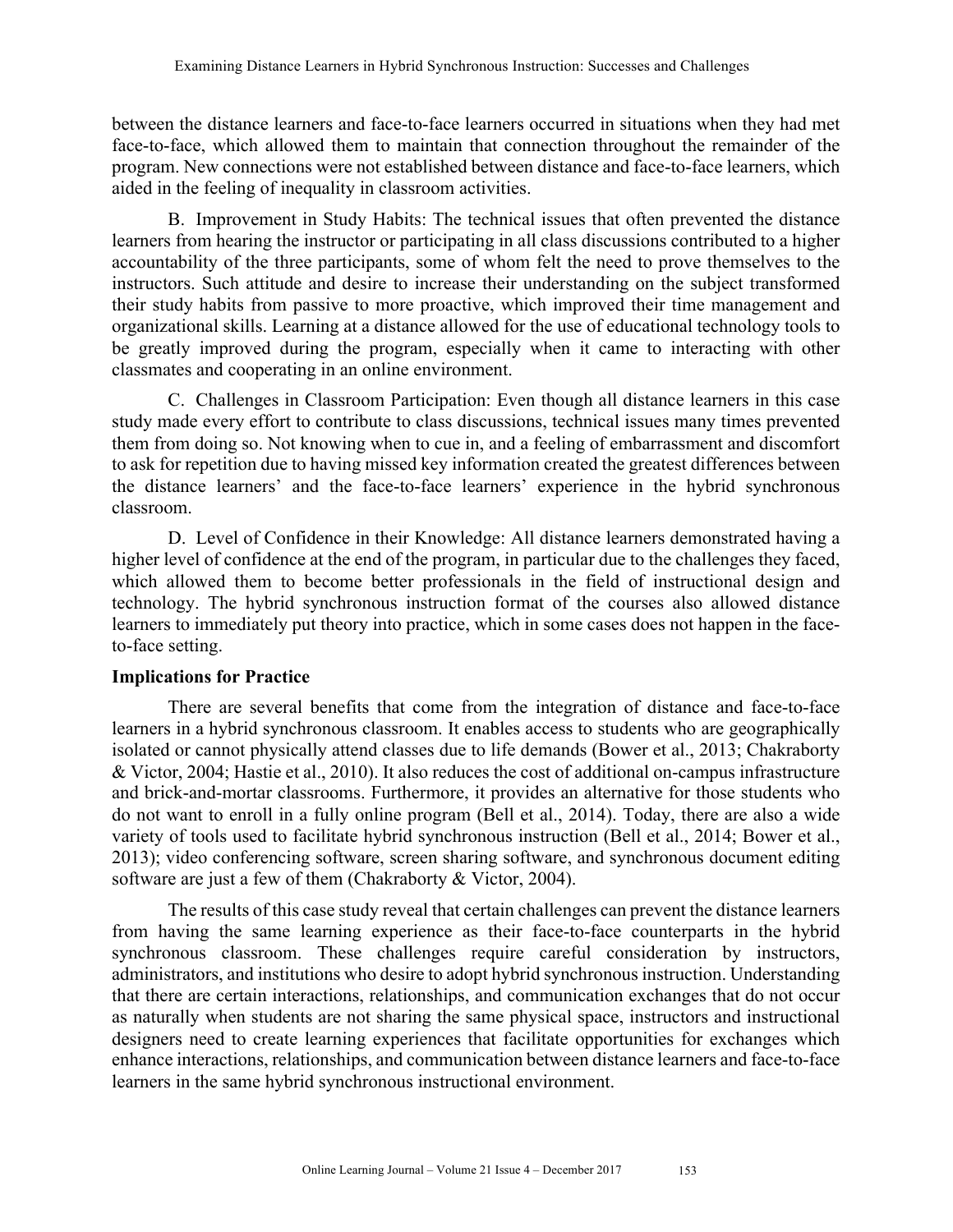The challenges faced by the distance learners in the case study demonstrate the need for adequate infrastructure (microphones, speakers, and adequate wireless Internet) to help establish the interactions, communication, and sense of equality between all learners in the hybrid synchronous classroom. We also learned that it is key for instructors to be pro-active in their instruction, to maintain open communication channels with all students, to make materials available in advance, and to ensure that activities during hybrid synchronous sessions allow all students to be part of the class. Last, the analysis of the case study indicates that it is important for distance learners in hybrid synchronous environments to stay motivated and accountable throughout the instruction. It will help them maintain adequate study habits and increase the overall effectiveness of the instruction.

#### **Conclusion**

This case study contributes to the literature regarding the effectiveness and efficiency of hybrid synchronous instruction. It provides helpful data regarding the experience of distance learners in this setting to inform instructors/instructional designers who wish to implement synchronous online instruction. Sharing this case study with the larger community of researchers on online and distance learning could encourage others to further explore this promising instructional format, as the results reinforce that hybrid synchronous instruction holds much promise as an alternative to the two more traditional formats, fully online or face-to-face.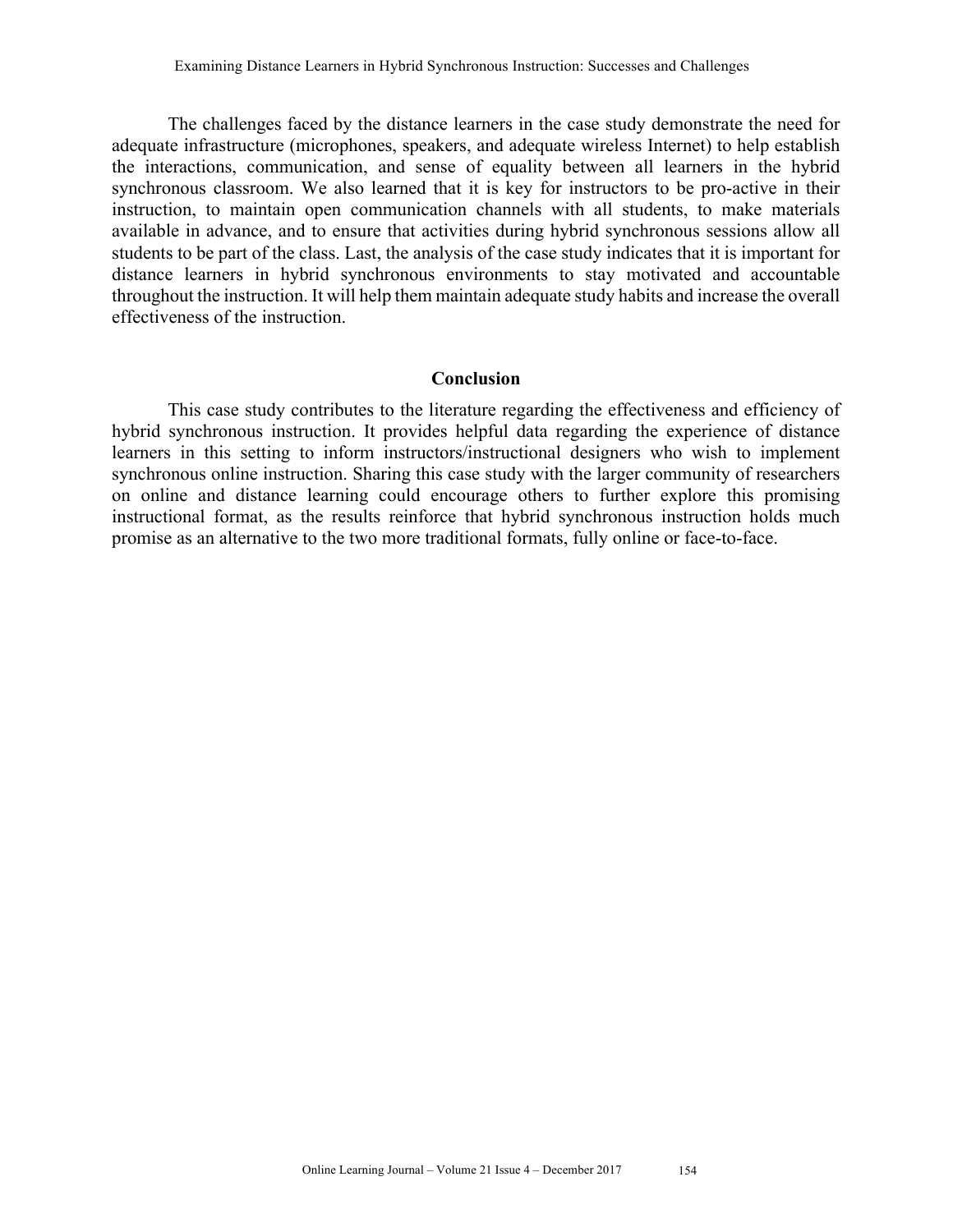## **References**

- Bell, J., Sawaya, S., & Cain, W. (2014). Synchromodal classes: designing for shared learning experiences between face to face and online students. *International Journal of Designs for Learning, 5*(1).
- Bonakdarian, E., Whittaker, T., & Yang, Y. (2010). Mixing it up: more experiments in hybrid learning. *Journal of Computing Sciences in College, 25*(4), 97-103.
- Bower, M., Dalgarno, B., Kennedy, G. E., Lee, M. J. W., & Kenney, J. (2015). Design and implementation factors in blended synchronous learning environments: Outcomes from a cross-case analysis. *Computers & Education, 86*, 1-17. doi: http://dx.doi.org/10.1016/j.compedu.2015.03.006
- Bower, M., Kenney, J., Dalgarno, B., Lee, M. J. W., & Kennedy, G. E. (2013, 2013). *Blended synchronous learning : patterns and principles for simultaneously engaging co-located and distributed learners.* Paper presented at the Electric Dreams: Australasian Society for Computers in Learning in Tertiary Education, Sydney, Australia.
- Butz, N. T., Stupnisky, R. H., Peterson, E. S., & Majerus, M. M. (2014). Motivation in synchronous hybrid graduate business programs: A self-determination approach to contrasting online and on-campus students. [Article]. *MERLOT Journal of Online Learning & Teaching, 10*(2), 211-227.
- Chakraborty, M., & Victor, S. (2004). Do's and don'ts of simultaneous instruction to on-campus and distance students via videoconferencing. *Journal of Library Administration, 41*(1-2), 97-112. doi: 10.1300/J111v41n01\_09
- Creswell, J. W. (2009). *Research design Qualitative, Quantitative, and Mixed Methods Approaches* (Third Edition ed.). Los Angeles, CA: Sage.
- Cunningham, U. (2014). Teaching the disembodied: Othering and activity systems in a blended synchronous learning situation. *The International Review of Research in Open and Distance Learning, 15*(6).
- Hastie, M., Hung, I. C., Chen, N. S., & Kinshuk. (2010). A blended synchronous learning model for educational international collaboration. *Innovations in Education and Teaching International, 47*(1), 9-24. doi: 10.1080/14703290903525812
- Lee, R., & Dashew, B. (2011). Designed learner interactions in blended course delivery. *Journal of Asynchronous Learning Networks, 15*(1), 68-76.
- McGee, P., & Reis, A. (2012). Blended course design: A synthesis of best practices. *Journal of Asynchronous Learning Networks, 16*(4), 7-22.
- Niemiec, M., & Otte, G. (2009). An administrator's guide to the whys and hows of blended learning. *Journal of Asynchronous Learning Networks, 13*(1), 19-30.
- Oyarzun, B., & Martin, F. (2013). A case study on multi-modal course delivery and social learning opportunities. *Bulleting of the IEEE Technical Committee on Learning Technology, 15*(1), 25-28.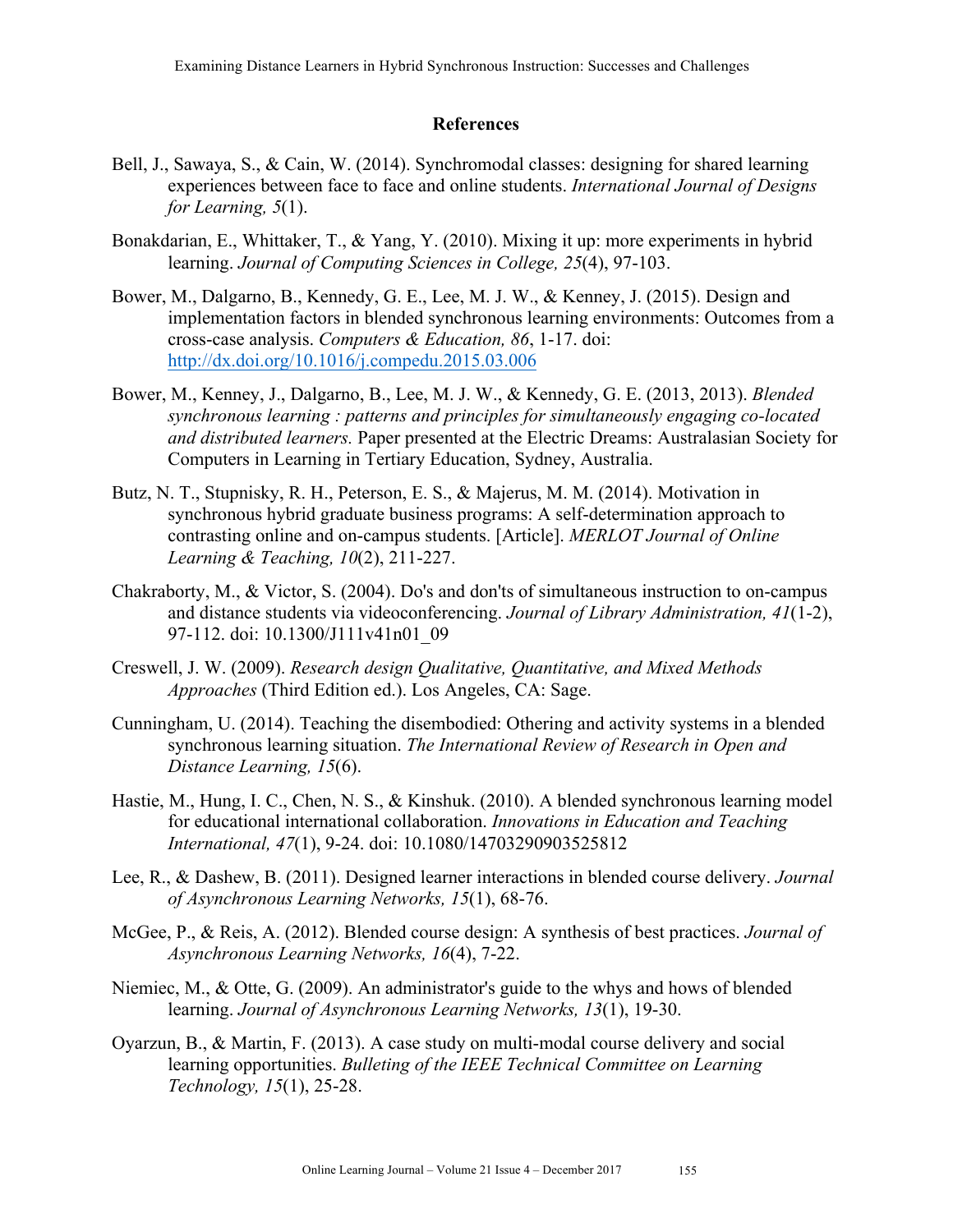- Park, Y., & Bonk, C. J. (2007). Is online life a breeze? A case study for promoting synchronous learning in a blended graduate course. *MERLOT Journal of Online Learning and Teaching, 3*(3).
- Patton, M. Q. (2015). *Qualitative Research and Evaluation Methods* (Fourth Edition ed.). Thousand Oaks, CA: SAGE Publications.
- Plummer, K. (2001). The call of life stories in ethnographic research. In P. Atkinson, A. Coffey, S. Delamont, J. Lofland & L. Lofland (Eds.), *Handbook of Ethnography*: SAGE Publications.
- Popov, O. (2009). Teachers' and students' experiences of simultaneous teaching in an international distance and on-campus master's programme in engineering. *The International Review of Research in Open and Distance Learning, 10*(3).
- Rogers, P. C., Graham, C. R., Rasmussen, R., Campbell, J. O., & Ure, D. M. (2003). CASE 2 Blending face-to-face and distance learners in a synchronous class: Instructor and learner experiences. [Article]. *Quarterly Review of Distance Education, 4*(3), 245-251.
- Roseth, C., Akcaoglu, M., & Zellner, A. (2013). Blending synchronous face-to-face and computer-supported cooperative learning in a hybrid doctoral seminar. *TechTrends, 57*(3), 54-59. doi: 10.1007/s11528-013-0663-z
- Stewart, A. R., Harlow, D. B., & DeBacco, K. (2011). Students' experience of synchronous learning in distributed environments. *Distance Education, 32*(3), 357-381. doi: 10.1080/01587919.2011.610289
- Szeto, E. (2015). Community of Inquiry as an instructional approach: What effects of teaching, social and cognitive presences are there in blended synchronous learning and teaching? *Computers & Education, 81*, 191-201. doi: http://dx.doi.org/10.1016/j.compedu.2014.10.015
- White, C. P., Ramirez, R., Smith, J. G., & Plonowski, L. (2010). Simultaneous delivery of a faceto-face course to on-campus and remote off-campus students. *TechTrends, 54*(4), 34-40. doi: 10.1007/s11528-010-0418-z
- Yin, R. (2014). *Case Study Research: Design and Methods (Aplied Social Research Methods)*. Thousand Oaks, CA: SAGE Publications.